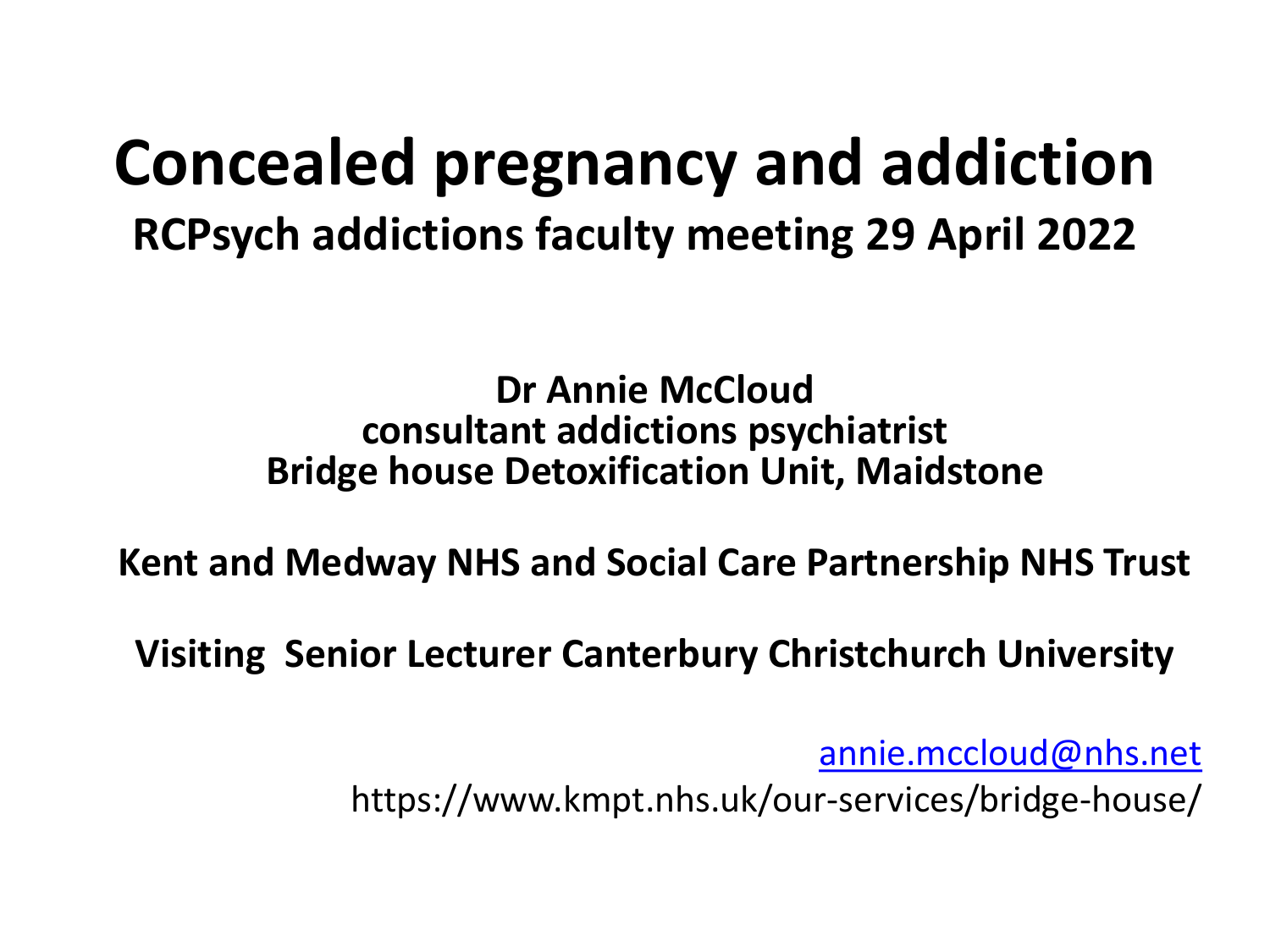# Goals of talk

- I am the consultant for the Bridge House detoxification unit seeing many patients with complex needs including pregnancy
- Long interest in lifelong learning and patient safety
- Responded to a request from HSIB (Healthcare Safety Investigation Board) for an expert in addictions and perinatal psychiatry to provide an expert opinion in one of their investigations of maternal death
- This was a case of concealed pregnancy in patient attending addiction services
- Experience of being an expert to HSIB
- Reaching out to other experts like Prof. Murphy
- How to be an expert- Human Factors in Healthcare
- NO conflicts of interest to declare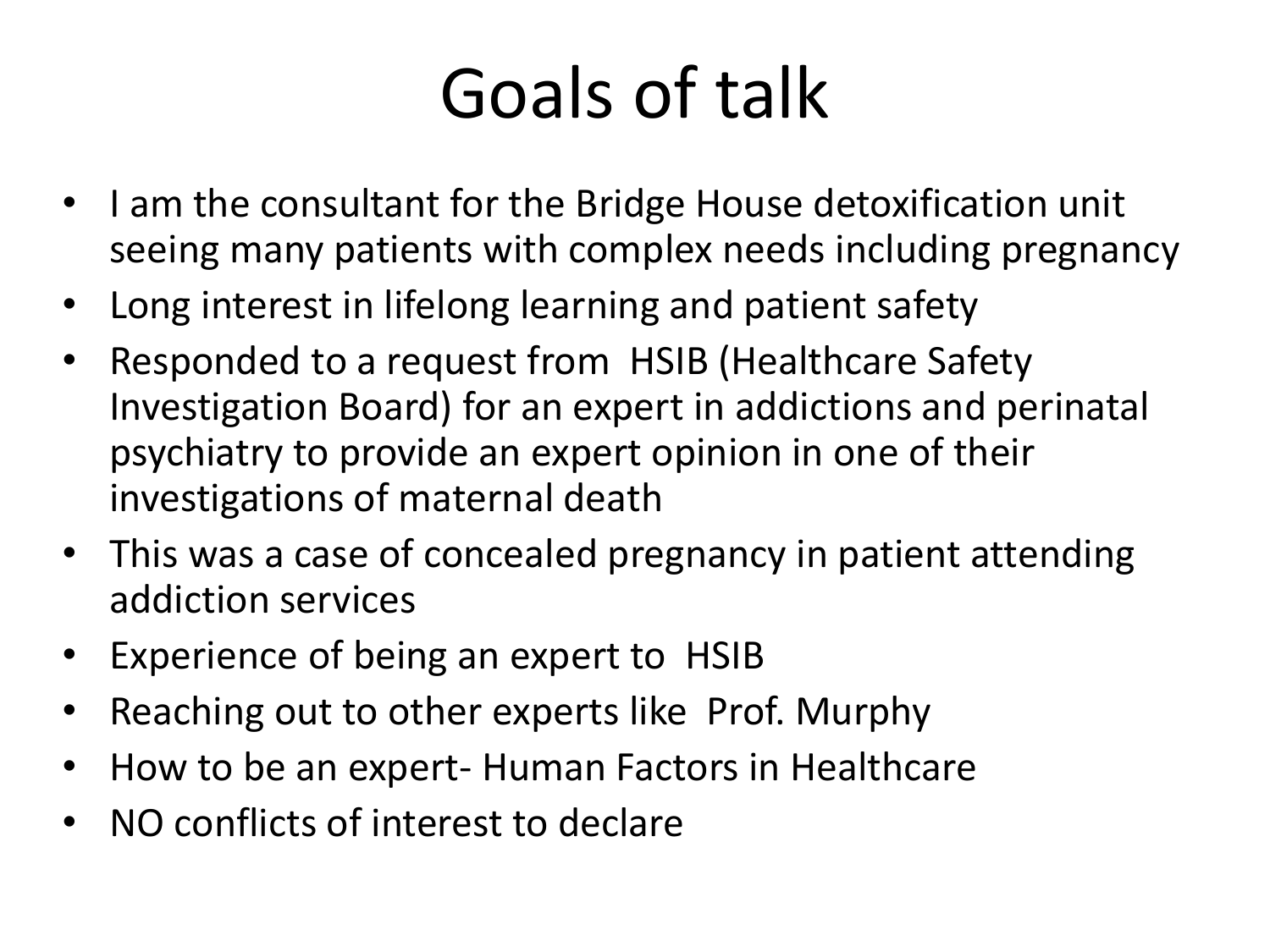# Content of presentation

- About HSIB/ Maternal and neonatal deaths
- Invitation from HSIB to be an addictions / perinatal expert in case of concealed pregnancy
- Being in expert in a rare but emotive issue
- Standards in addiction services for pregnancy screening and monitoring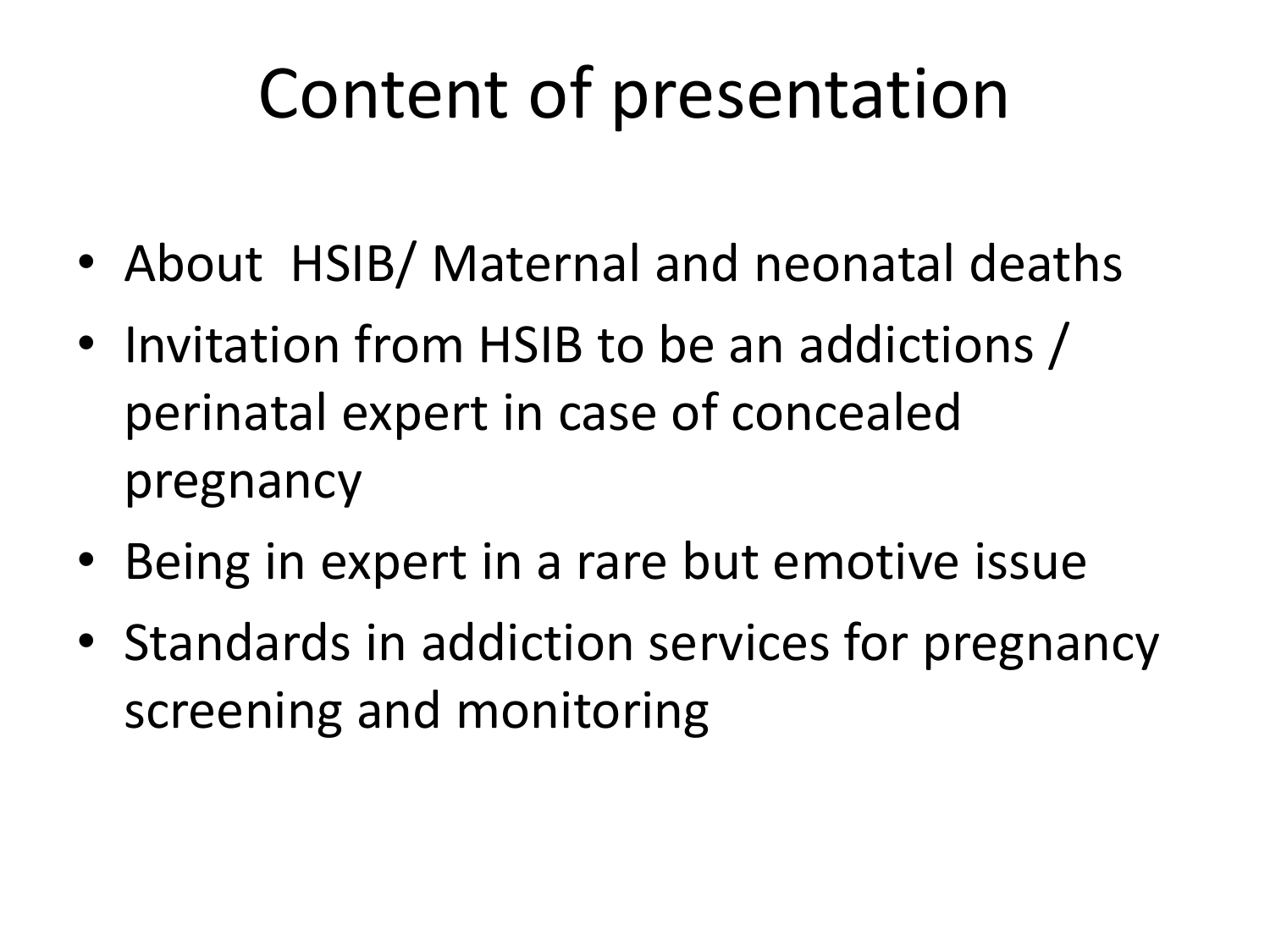## Background

- Interest in teaching, training, patient safety, lifelong learning.
- Always worked with patients with complex and multiple needs
- 2013 Expert investigator for independent homicide investigation. Complex investigation with two perpetrators with substance misuse/mental health and two victims. Experience of interviewing staff and managers, and perpetrator in prison, report writing
- Interest in "no blame" approach e.g. Human Factors approach. Focus on learning / looking at solutions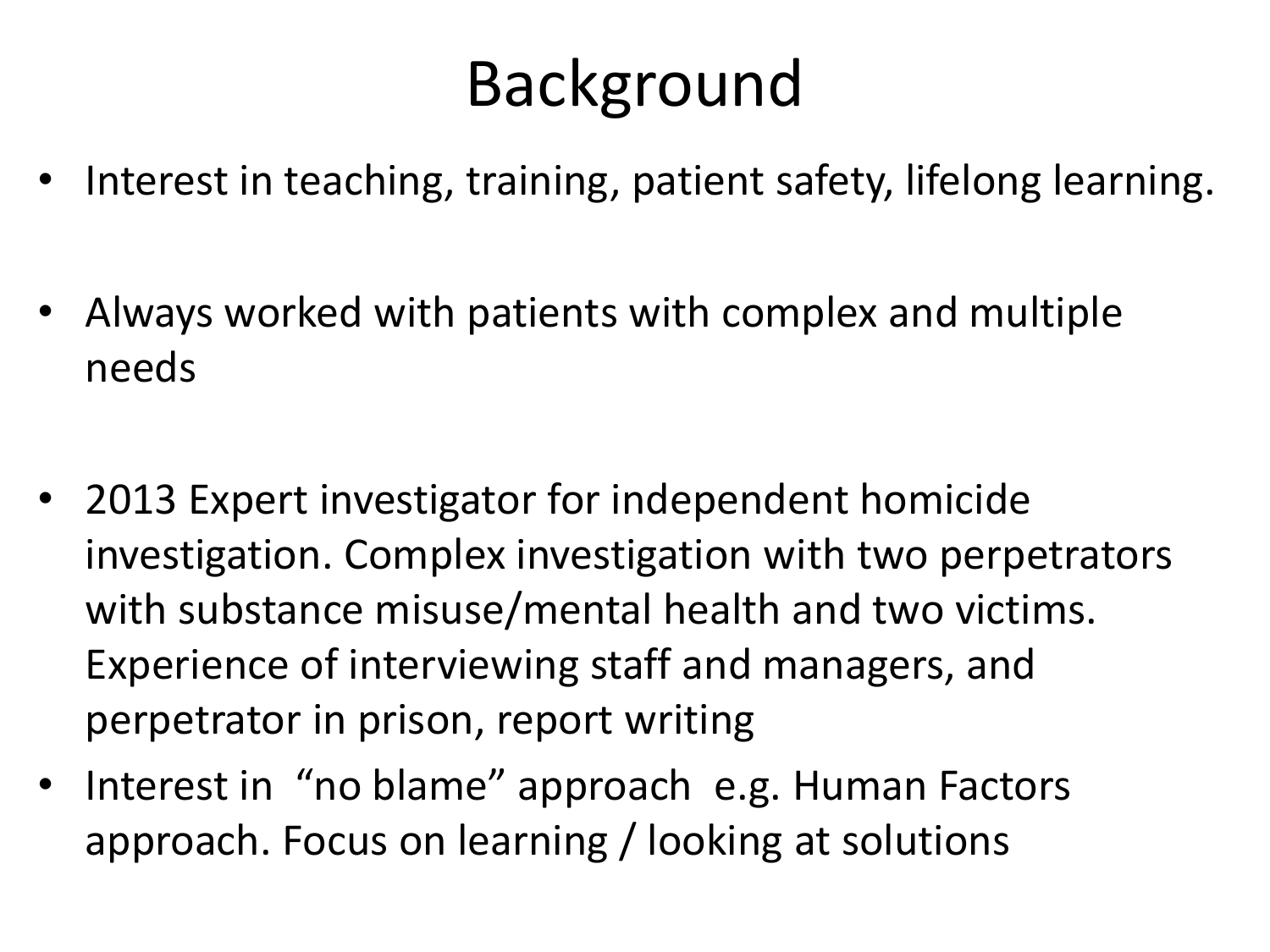#### **Airline safety investigations Inquisitorial rather adversarial approach. Aim to establish:**

1. What happened –detailed timeline using interviews, Flight data recorder, cockpit voice recorder, other sources of information

2. How it happened –contributory factors e.g. pilot training, maintenance, weather – rarely one "route cause"

3. Focus on interaction between pilot, aircraft and circumstances/ environment including Human factors such as training, fatigue, spatial disorientation, cognitive overload

4. Establish recommendations to reduce or eliminate risk of event happening again

Investigations are of public record and easily accessed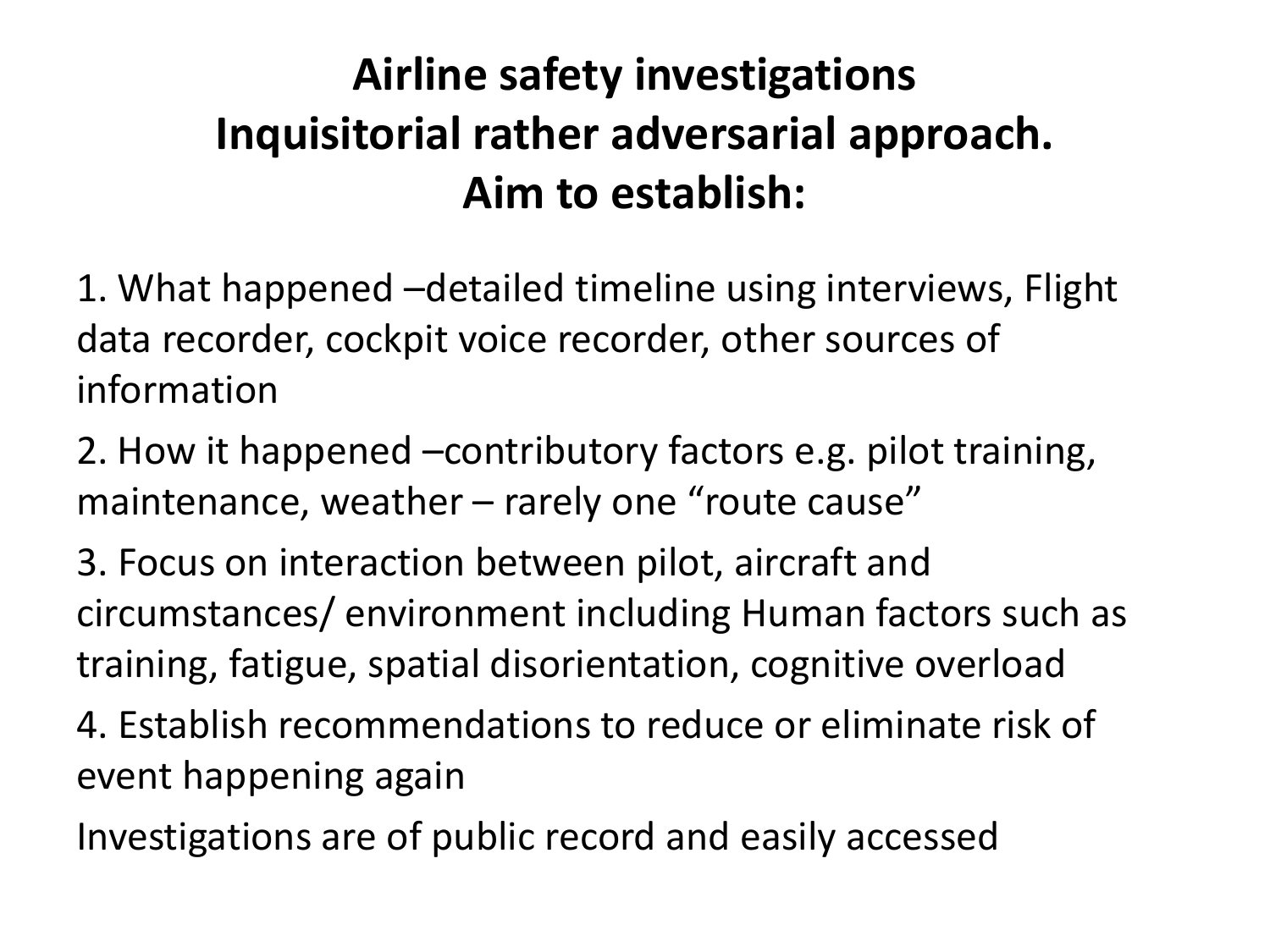# About HSIB

- The **Healthcare Safety Investigation Branch** is a part of [NHS England,](https://en.wikipedia.org/wiki/NHS_England) established in April 2017, to operate independently of other regulatory agencies. It is intended to produce rigorous, non-punitive, and systematic investigations and to develop system-wide recommendations for learning and improvement and to be separate from systems that seek to allocate blame, liability, or punishment.
- From my understanding does not publicly publish individual incidents, rather reports of collective issues
- **See https://www.hsib.org.uk/who-we-are/reports-andpublications/**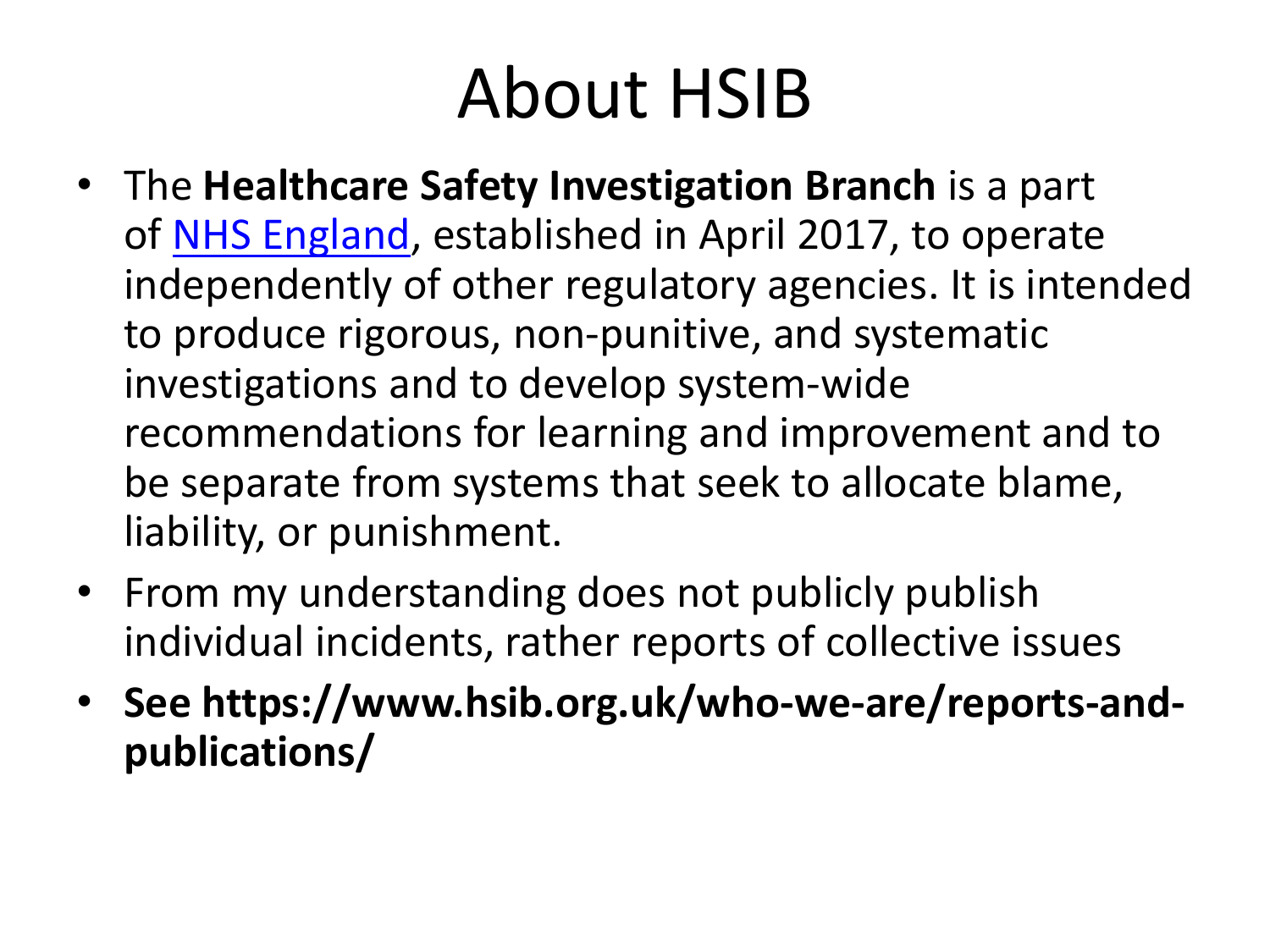# Maternity investigations

- From 2018 HSIB has been responsible for the investigation of maternity cases which involve intrapartum [stillbirth](https://en.wikipedia.org/wiki/Stillbirth), early neonatal deaths or severe brain injury
- The UK Confidential Enquiry into Maternal Deaths (CEMD) is the longest running system for maternal death review and the methodology is regarded as the global standard.
- The process has evolved over 60 years from the original CEMD in 1954, to Confidential Enquiries into Maternal and Child Health (CEMACH) in 2003 and latterly the Maternal Newborn and Infant Clinical Outcome Review Programme (MNI-CORP) in 2012 which allowed further refinement
- programme has recently been extended to include enquiries into annually chosen topic-specific serious maternal morbidity (e.g. maternal sepsis, epilepsy)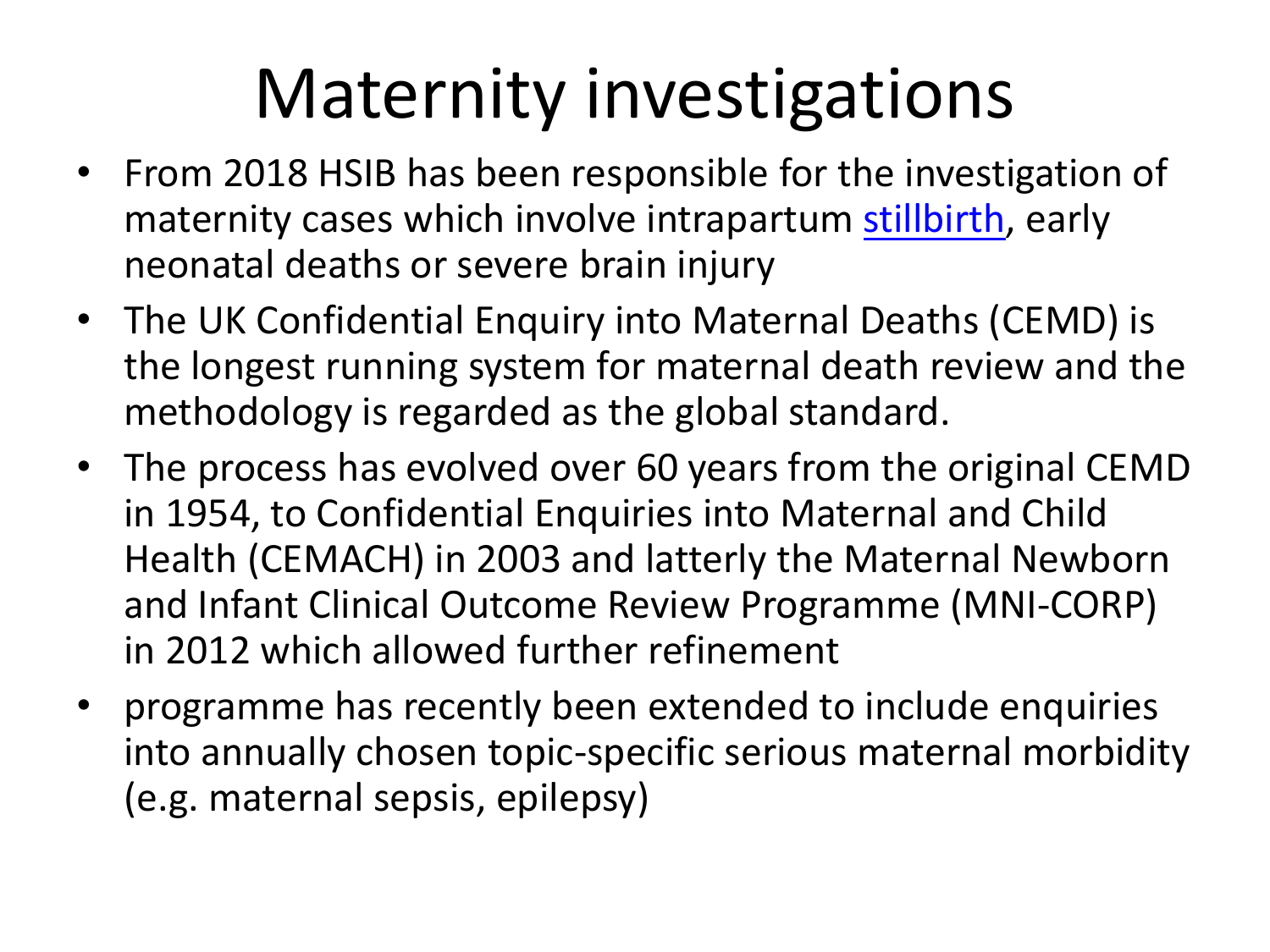# Psychiatric / substance misuse in maternal deaths

- Overall maternal deaths have fallen from 90 per 100,000 women giving birth in 1952 to around 10 per 100,000 at present
- Tri-annual reports. As overall deaths fallen importance of psychiatric causes risen.
- Annual reports cover specific topics (e.g. sepsis, epilepsy, cardiovascular disease. 2018 report covered psychiatric issues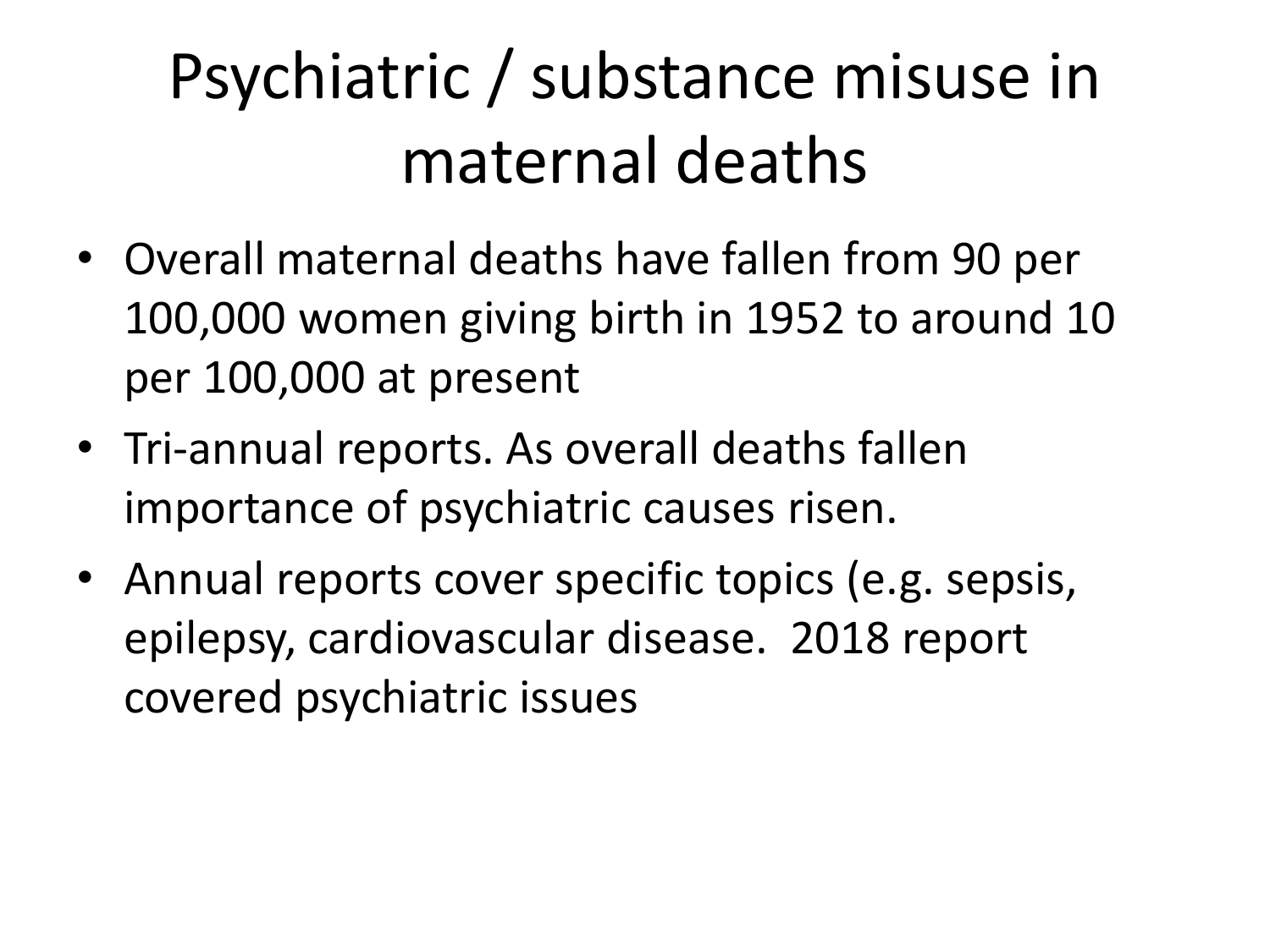# Women who died 2014-2016

- 114 women died in relation to mental health issues (4.57/100,000 maternities)
- 71 suicides
- 43 related to drug /alcohol use
- Of those cases investigated in detail limited information about ante natal care in many cases
- See examples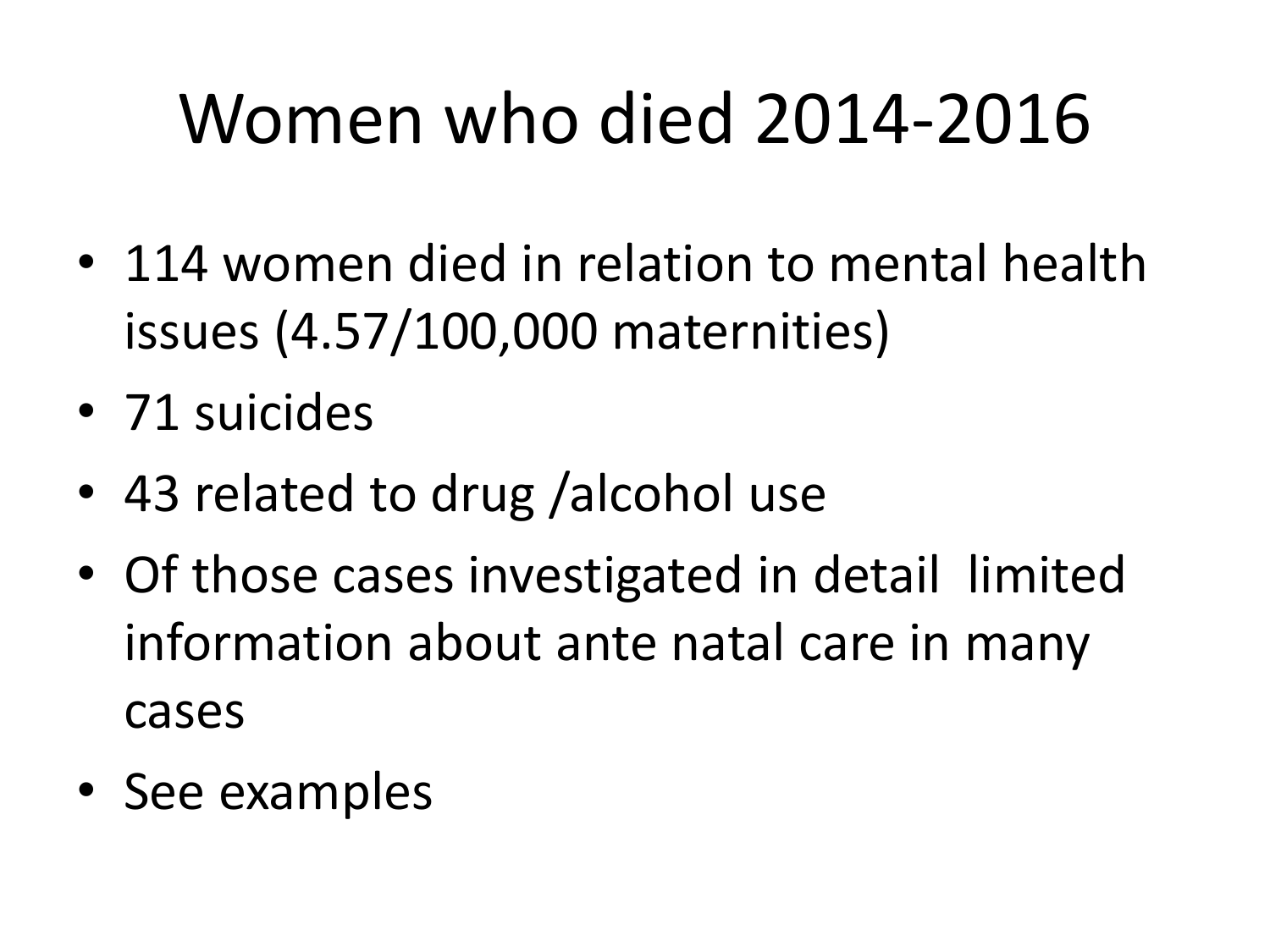# Judgements based on history

After a woman with known substance dependence had surgical management of an ectopic pregnancy no risk assessment for VTE was carried out despite clear risk factors. When she presented with shortness of breath and tachycardia the focus was on concern about possible withdrawal symptoms though the cause of her symptoms was the pulmonary embolism from which she died.

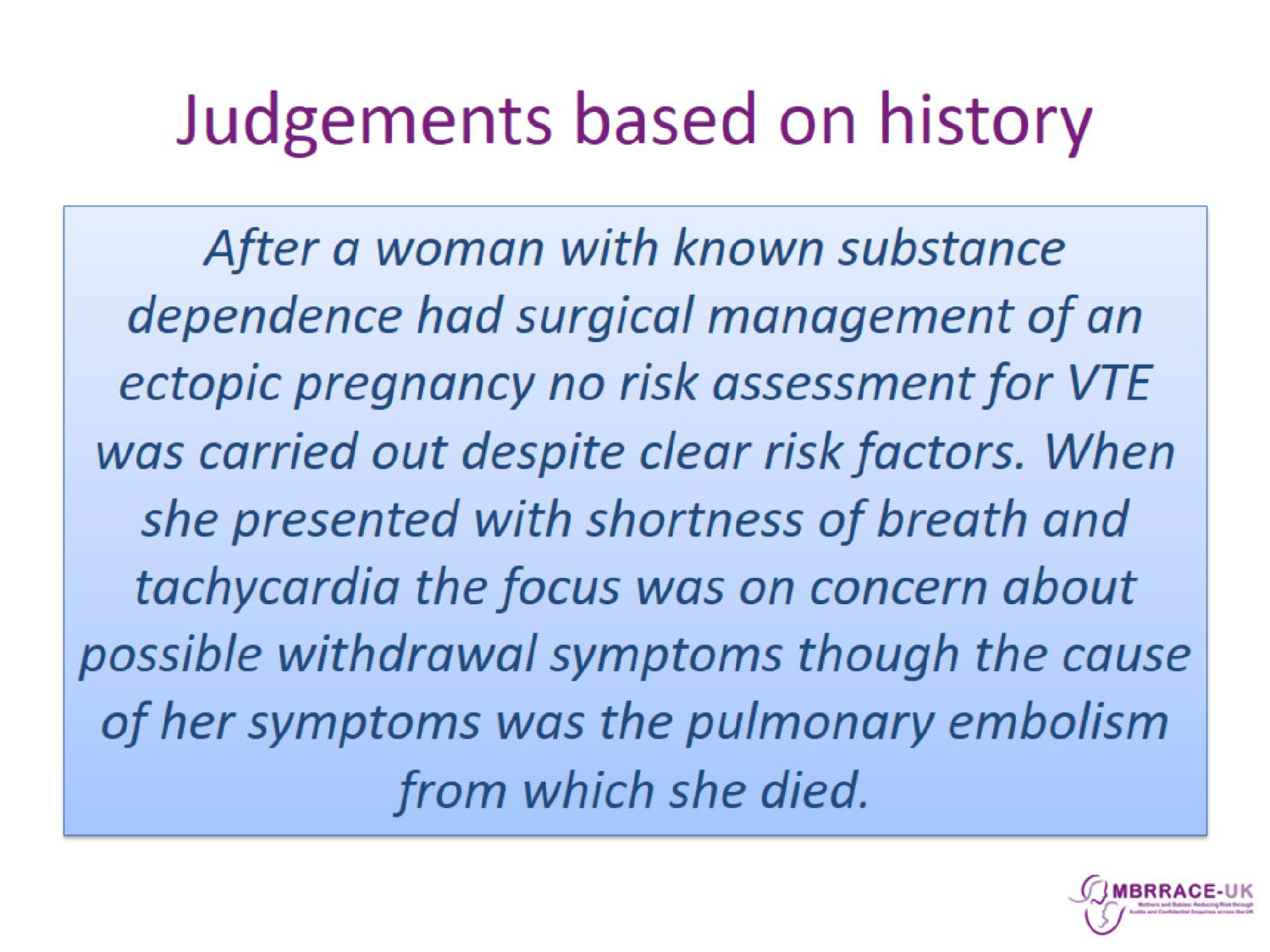# Care of women in prison

A woman in her 30s died within a few days of the birth of her child. She had significant polysubstance misuse and her older children were in care. She had a history of overdosing.

In pregnancy, she was seen by a prison psychiatrist and was followed up regularly. She repeatedly mentioned thoughts of self-harm, often linked to ongoing child protection procedures, but said that being pregnant was why she did not act on these thoughts. She last had contact with prison mental health services several days before delivery. She believed she would be able to remain in hospital with her baby after delivery until her baby was removed into care. However, she was moved back to prison without her baby but encouraged to visit daily and to express. Equipment for expressing was not always available to her in prison.

On the day she died, she was informed that she could no longer visit her baby, but could express milk. She had no contact with prison psychiatric services in the postnatal period.

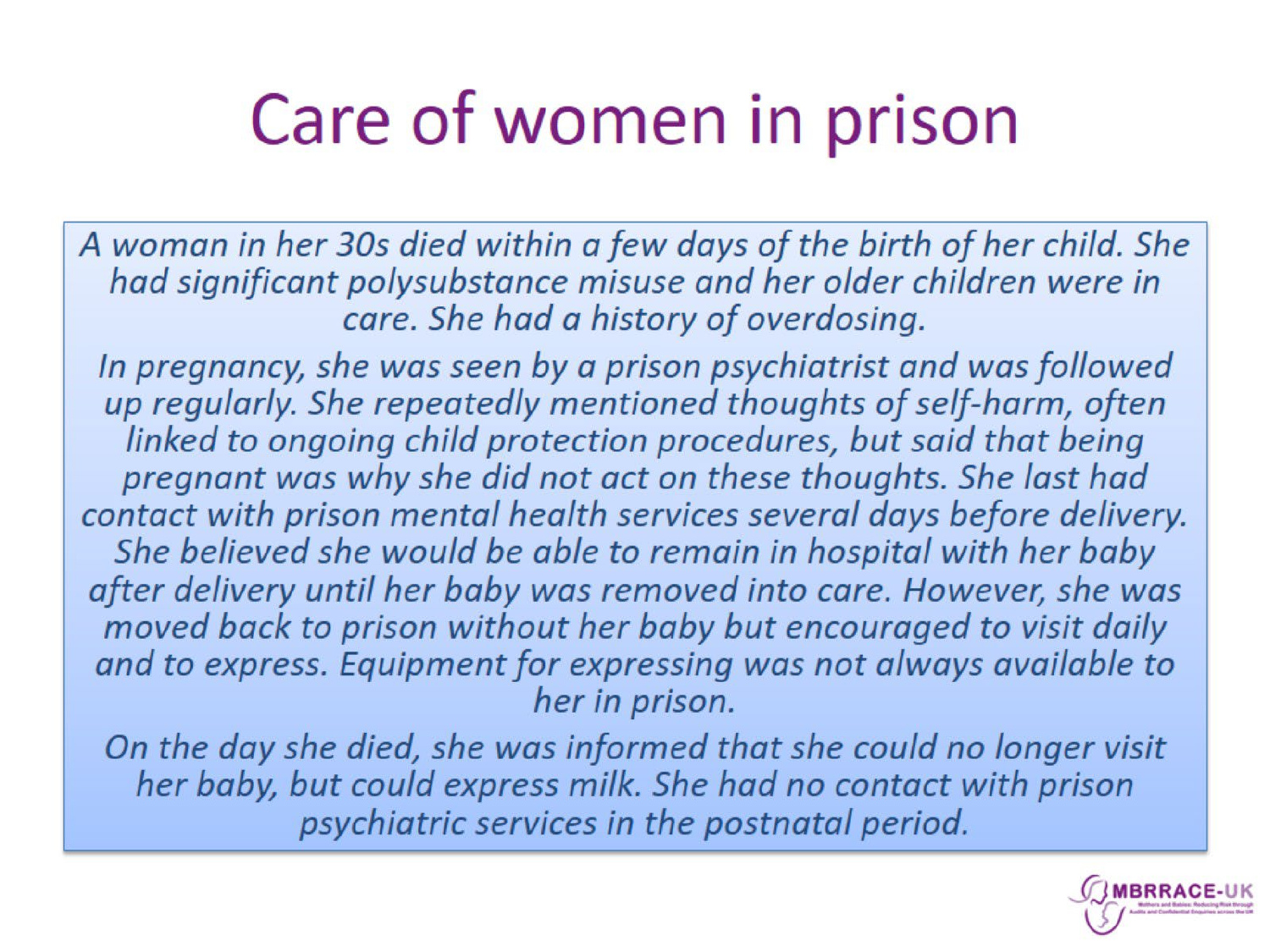# Co-morbid depressive illness

A woman with emotionally unstable personality disorder and a history of drug misuse visited her GP some weeks after birth expressing suicidal thoughts. She was referred urgently to the community mental health team, who assessed her but did not accept her for treatment because she said she was drinking. They discharged her. One month later she died from an overdose.

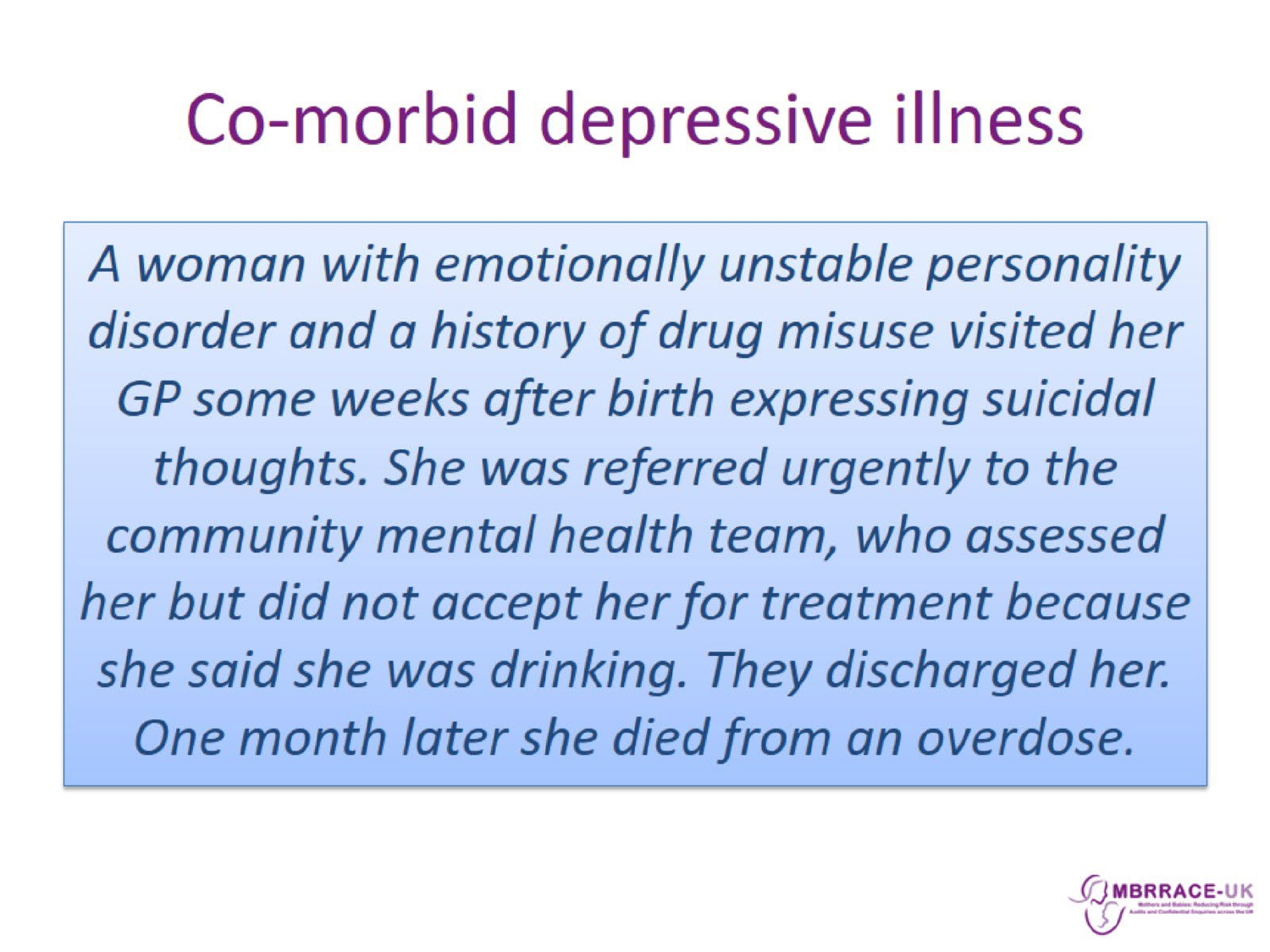# Homicide and domestic abuse

Two women were killed by partners with known severe mental health problems. In one instance the woman's partner's problems remained unknown to maternity services. One of these women was never seen alone throughout her pregnancy and there is no evidence she was ever asked about domestic abuse. The second woman denied domestic abuse on questioning but presented multiple times during pregnancy and postpartum with minor injuries and other complaints which were never explained or explored.

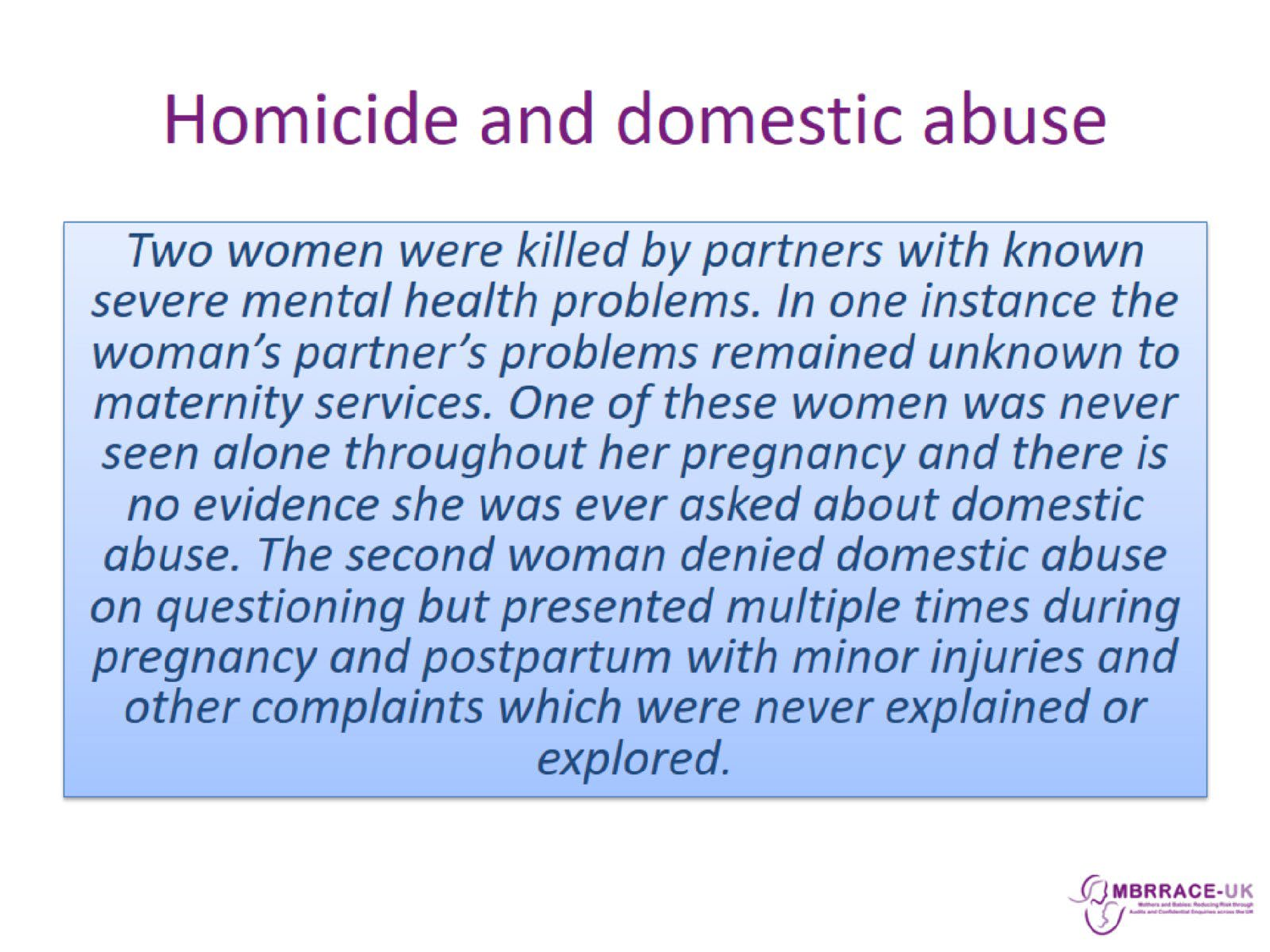# The case I was asked about

- **HSIB contacted RCPsych addictions faculty asking for an addictions and / or perinatal expert in relation to a maternal death investigation**
- Woman with longstanding opioid dependence. Despite obvious abdominal swelling she denied she was pregnant. Advised to see GP but had none
- She and foetus died at 36 weeks pregnancy

#### **My role:**

- I was asked to comment on care provided from case notes and interviews with some staff such as keyworker
- Advise on normal practice in terms of CDATs liaising with GP and in terms of screening for and monitoring pregnancy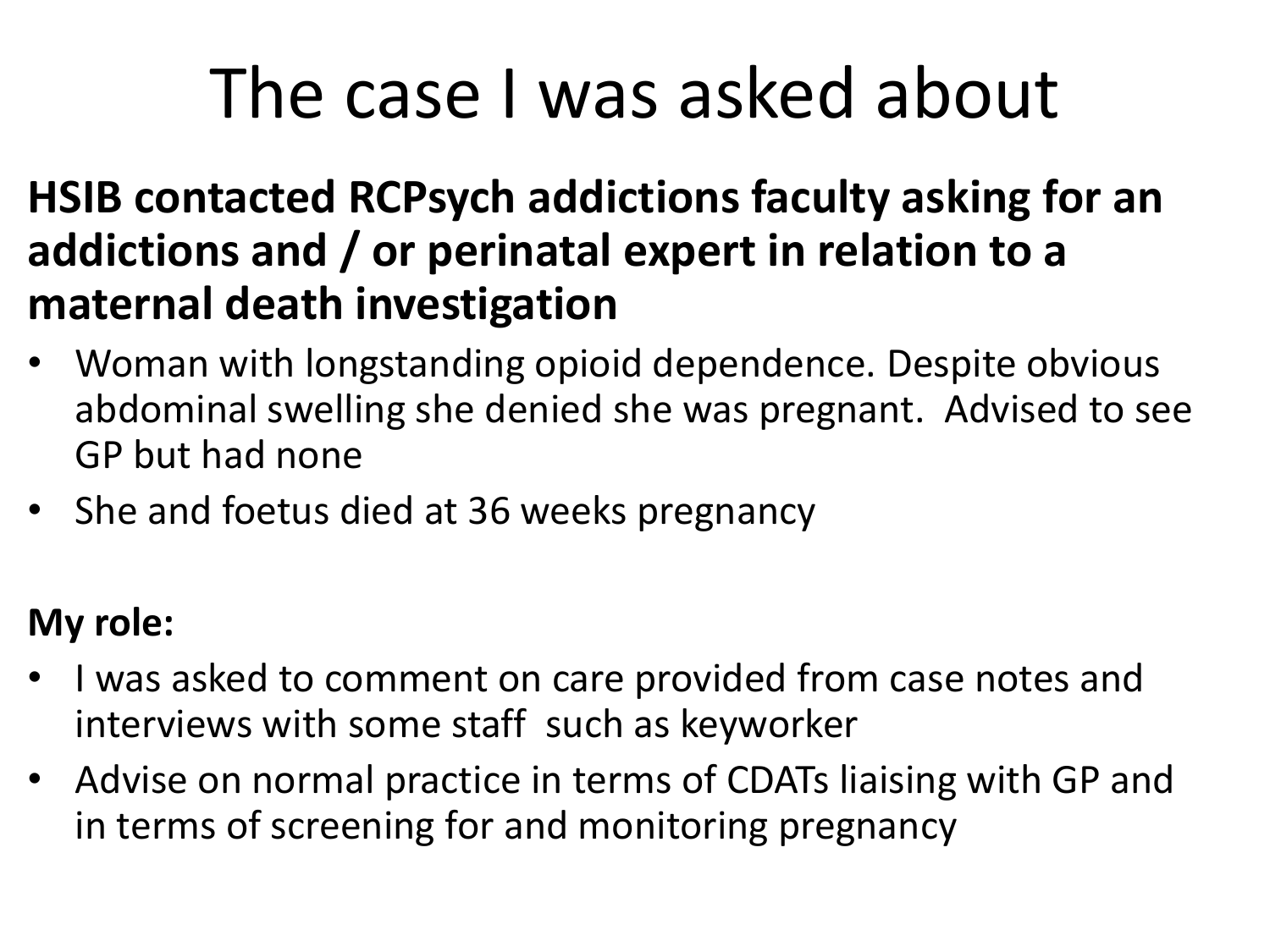## Information provided

#### **Information available:**

- Expert opinion of a senior GP and CCG lead (patient had been deregistered by GP about 3 years previously as correspondence returned not at this address)
- Notes from emergency services at time of maternal death
- Time line provided by HSIB
- 72 hr report provided by CDATs management
- Some information regarding services policies and practice

**My initial response** I had heard of "concealed pregnancy" e.g. footnotes in Patients notes about "abuse in childhood leading to Pregnancy which had been concealed and infant died" but knew little about literature, significance overall, good practice **Wished to reach out to known experts like Sylvia Murphy Tighe**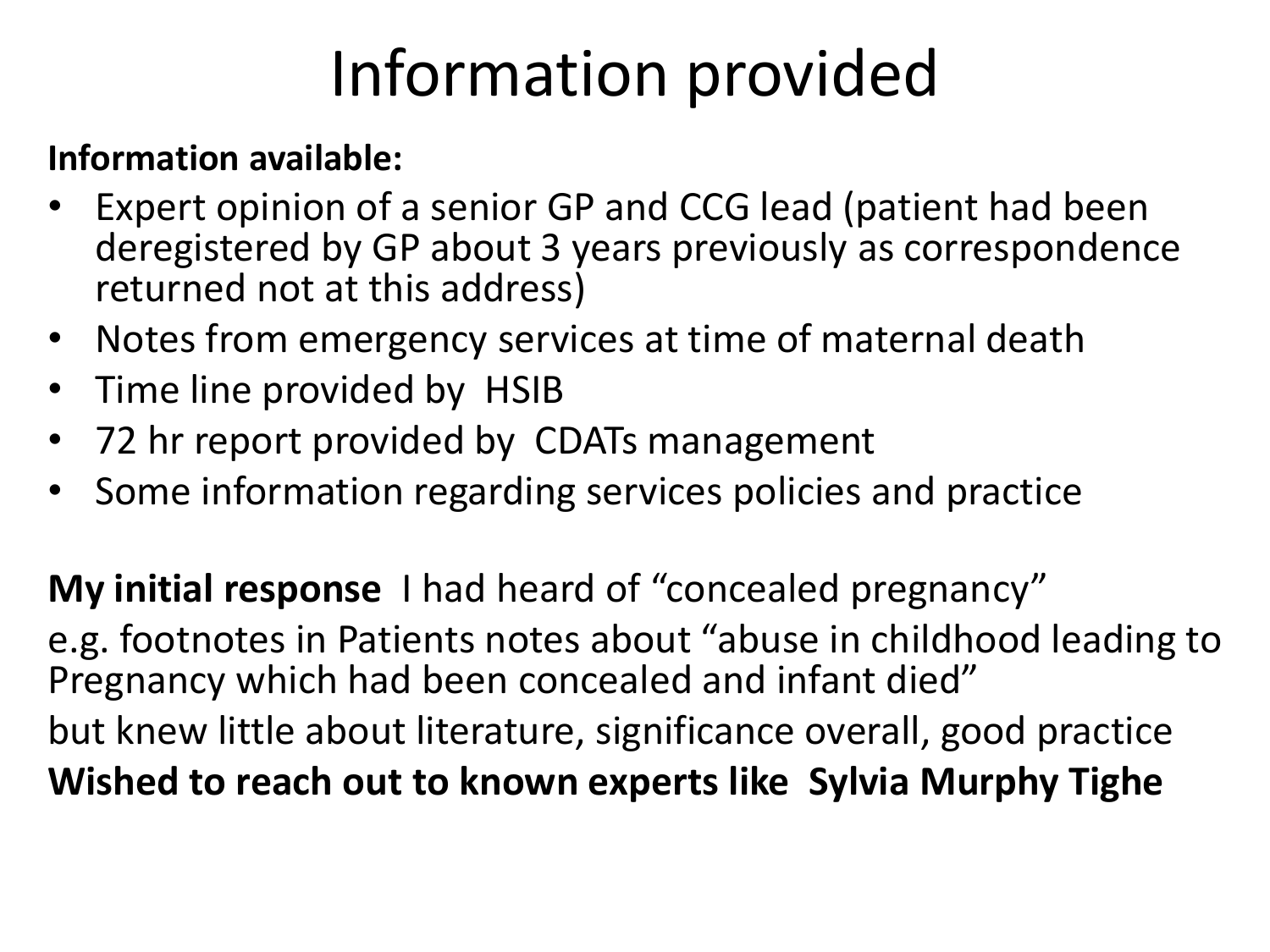## Process and Outcome of report 1

**I Read into published SCR reviews of concealed pregnancy and previous maternal and neonatal death reports**

- Even as a senior clinician with 20 years experience in addiction psychiatry I had limited knowledge of concealed pregnancy and associated risks
- I concluded it was likely that
	- most other staff will also have low levels of knowledge
	- High risk that similar outcomes would occur with concealed pregnancies in other community addiction services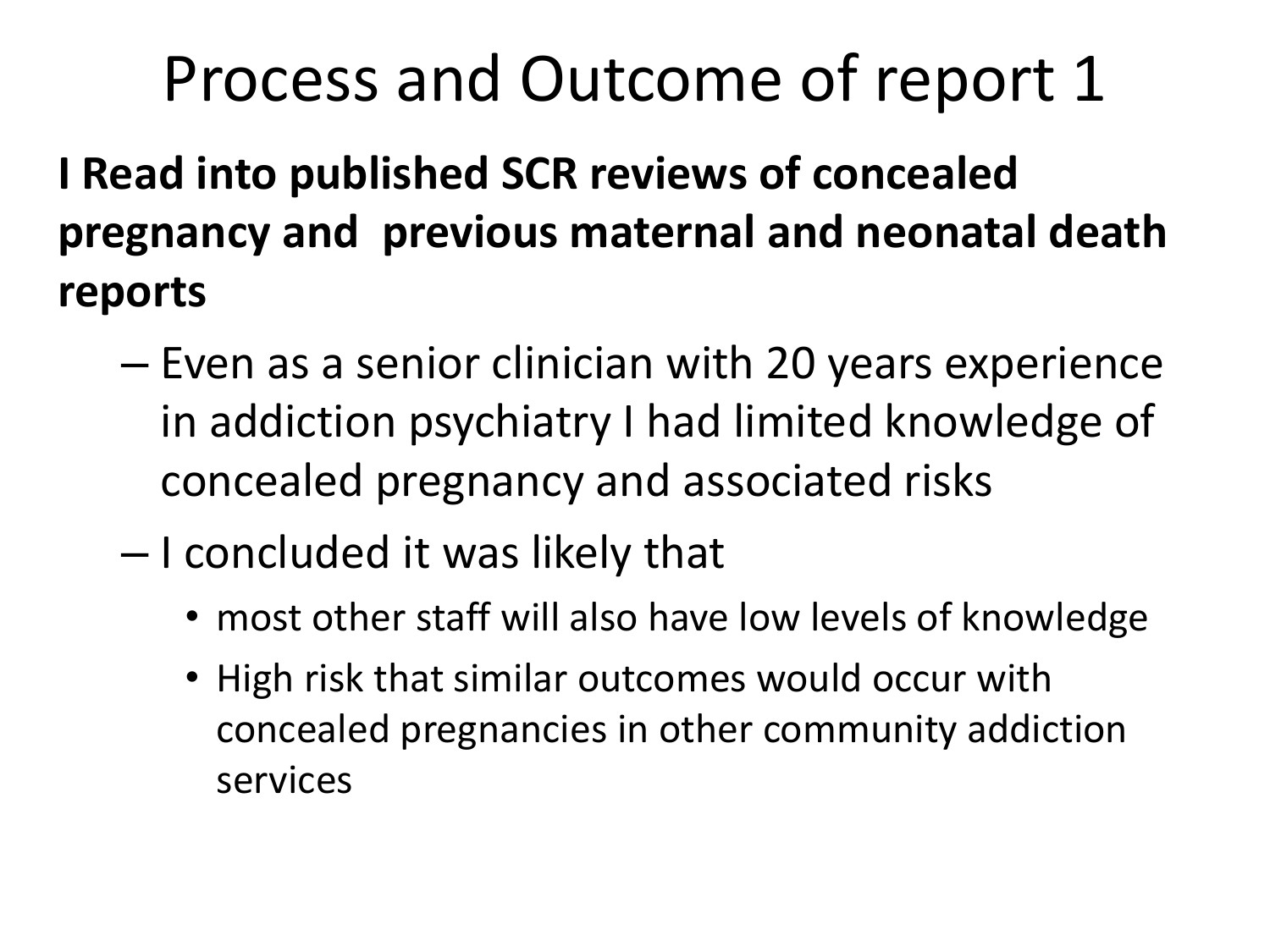## Process and Outcome of report 2

**Report mainly focused on lines of enquiry to follow / human factors approach e.g.** 

- Adequacy and degree of safeguarding training/ practices
- HR processes re: recruitment of medical staffing. Adequacy of provision of staffing, supervision
- Team meetings, information sharing, raising of risks about patients and responding timely
- Availability and access to equipment e.g. pregnancy testing
- Post incident support for staff
- Systems issues: case note management systems linkage to NHS Spine or other agencies, cuts in funding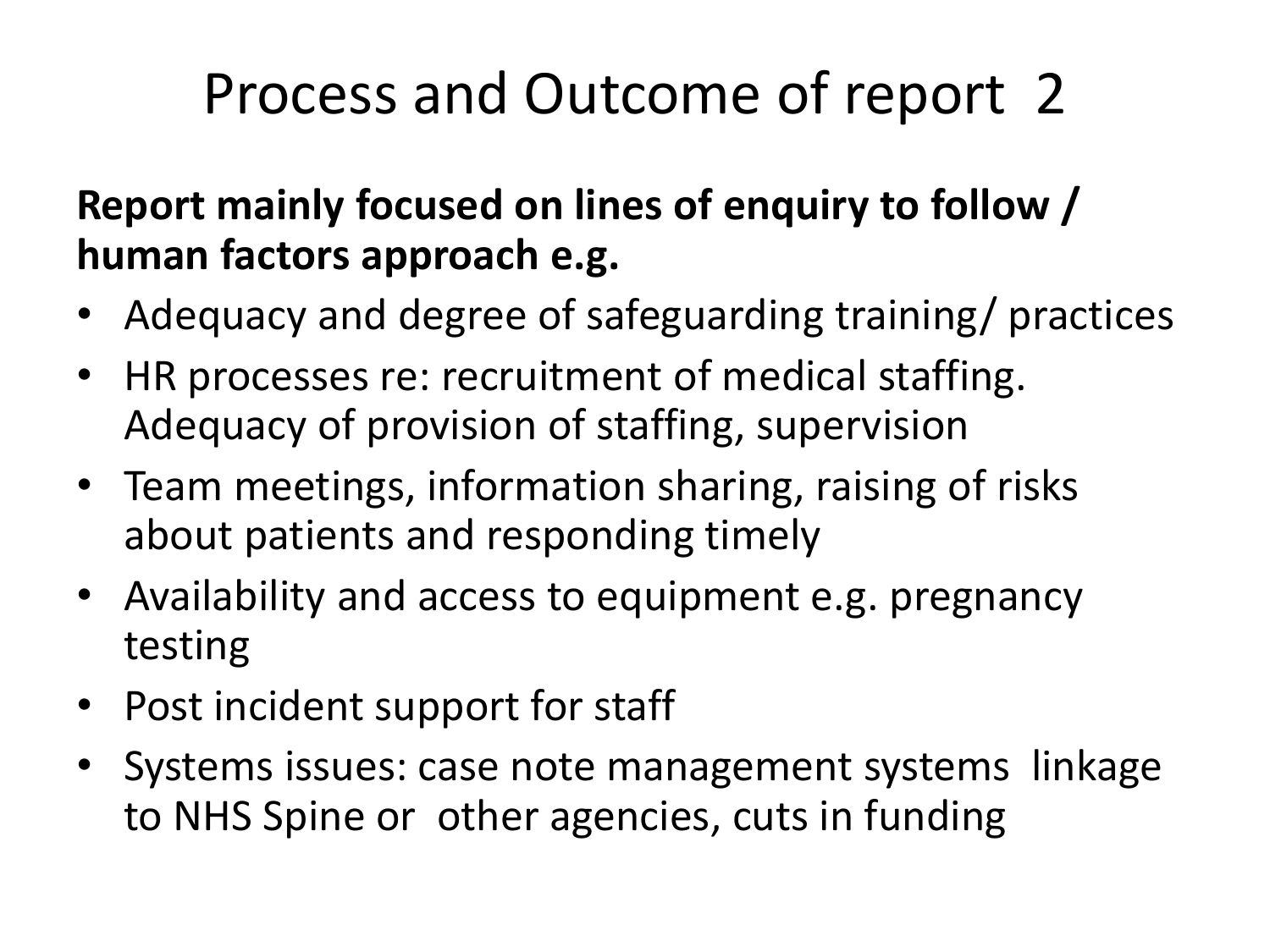# SCRs in public domain

- I reviewed 5 Serious case reviews involving concealed pregnancy resulting in deaths of children.
- Previous concealed pregnancy is an important indicator in predicting risk of a future pregnancy being concealed; as is
	- Previous termination, thoughts of termination and/or unwanted pregnancy
	- Loss of a previous child (i.e. adoption, removal under Care Proceedings)
	- General fear of being separated from the child
- Substance-misusing people may avoid seeking help during pregnancy if they fear that this disclosure will inevitably lead to statutory agencies removing their child. It may be important to consider the role of collusion within the family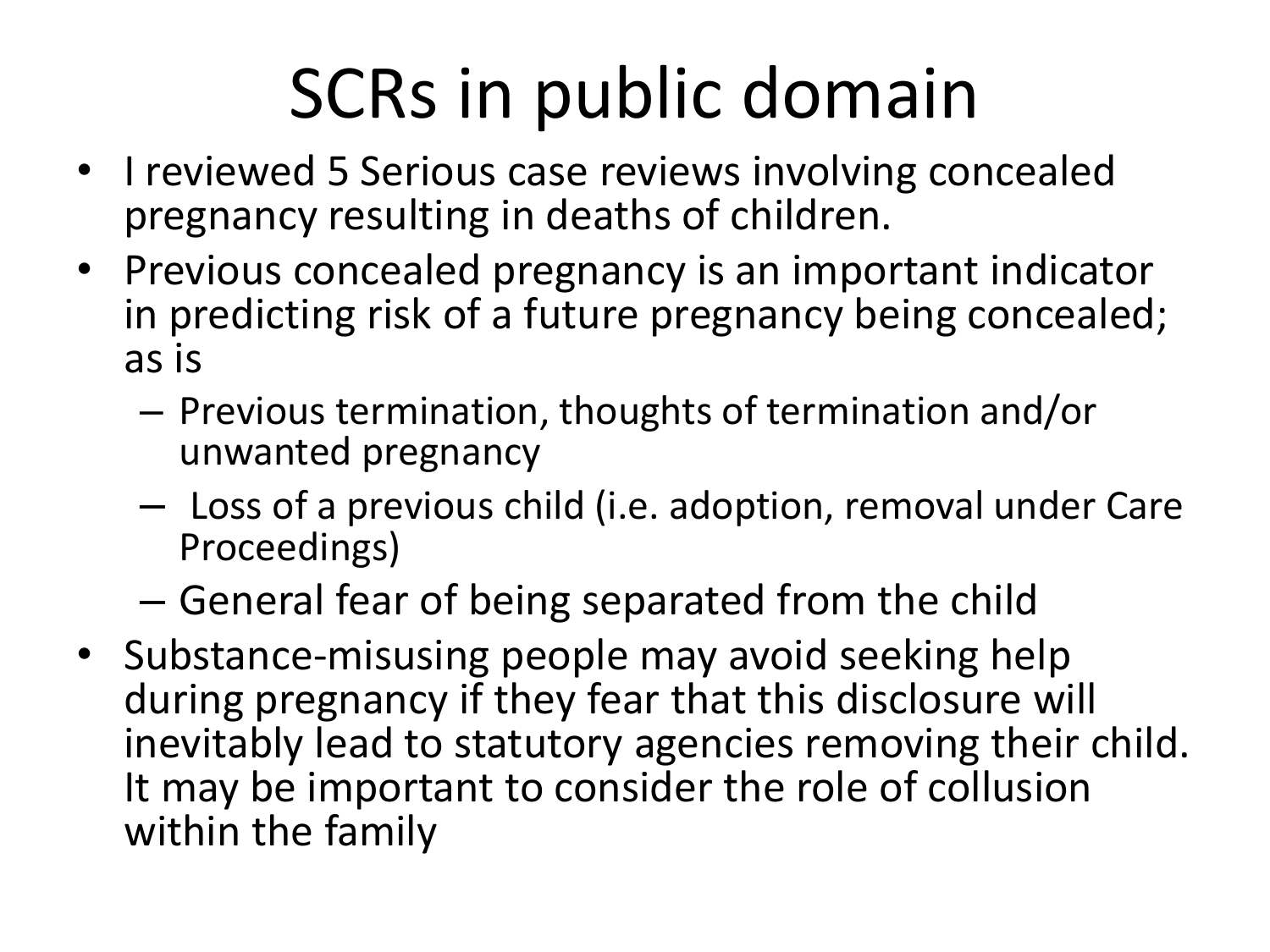# **Outcome of investigations**

- Shortly after I submitted my report Covid epidemic started. Lack of contact from HSIB for many months
- Enquired later no record of case chased several times. Report published July 2020 but I only received a copy end 2021
- Investigation mainly dealt with care issues around 999 call and transfer to hospital
- No specific mention of "concealed pregnancy"
- Little discussion of upstream issues around addictions services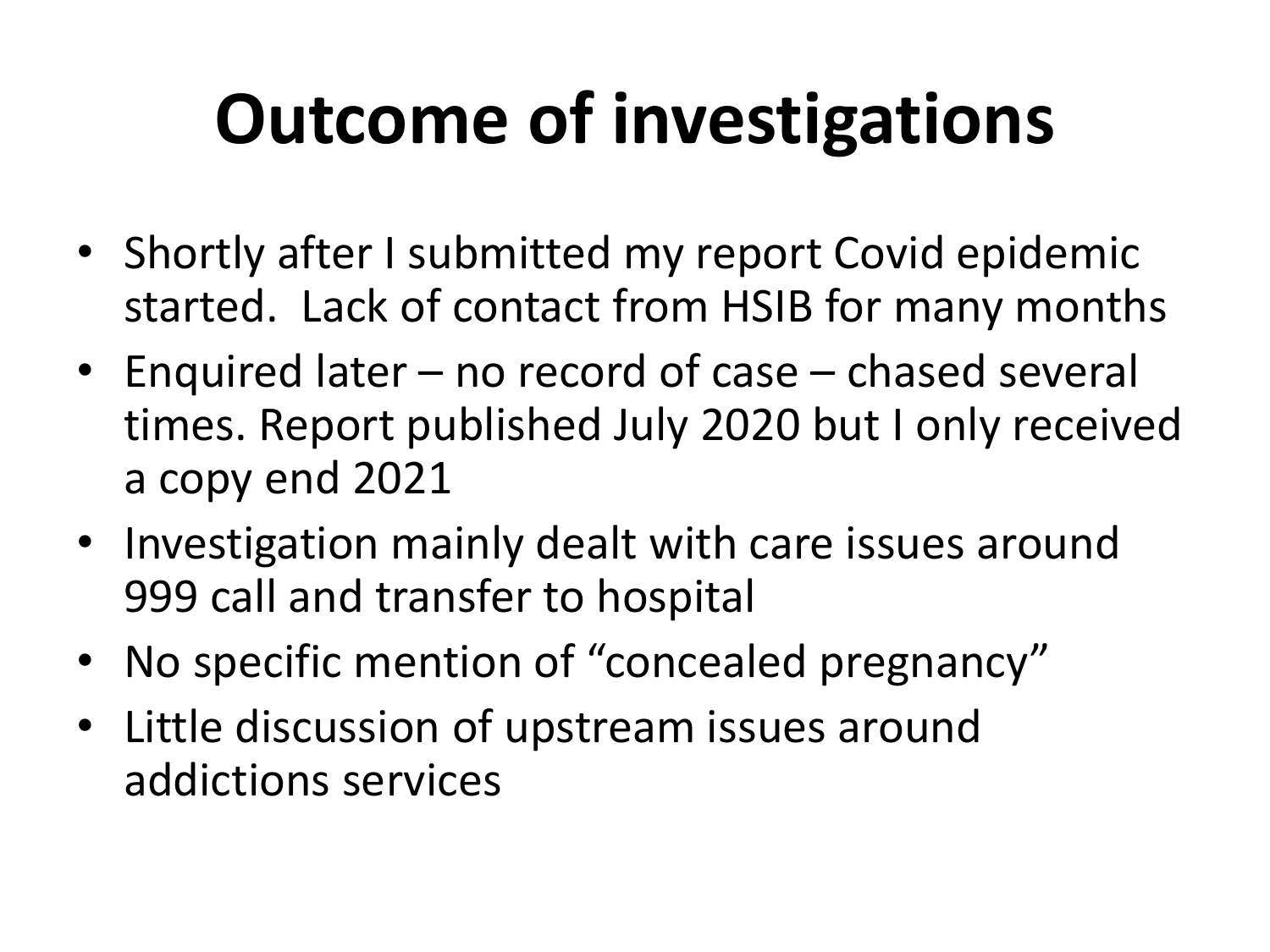# My learning of 2022

• Importance of sharing learning about rare problems with serious consequences

– Sharing experiences with other detox units

- Relevant: Bridge House as only NHS detox unit in SE England and therefore sees a number of pregnant patients
	- All such patients raise key issues around patient safety, inter agency liaison, practical issues, scenario planning and risk management, staff training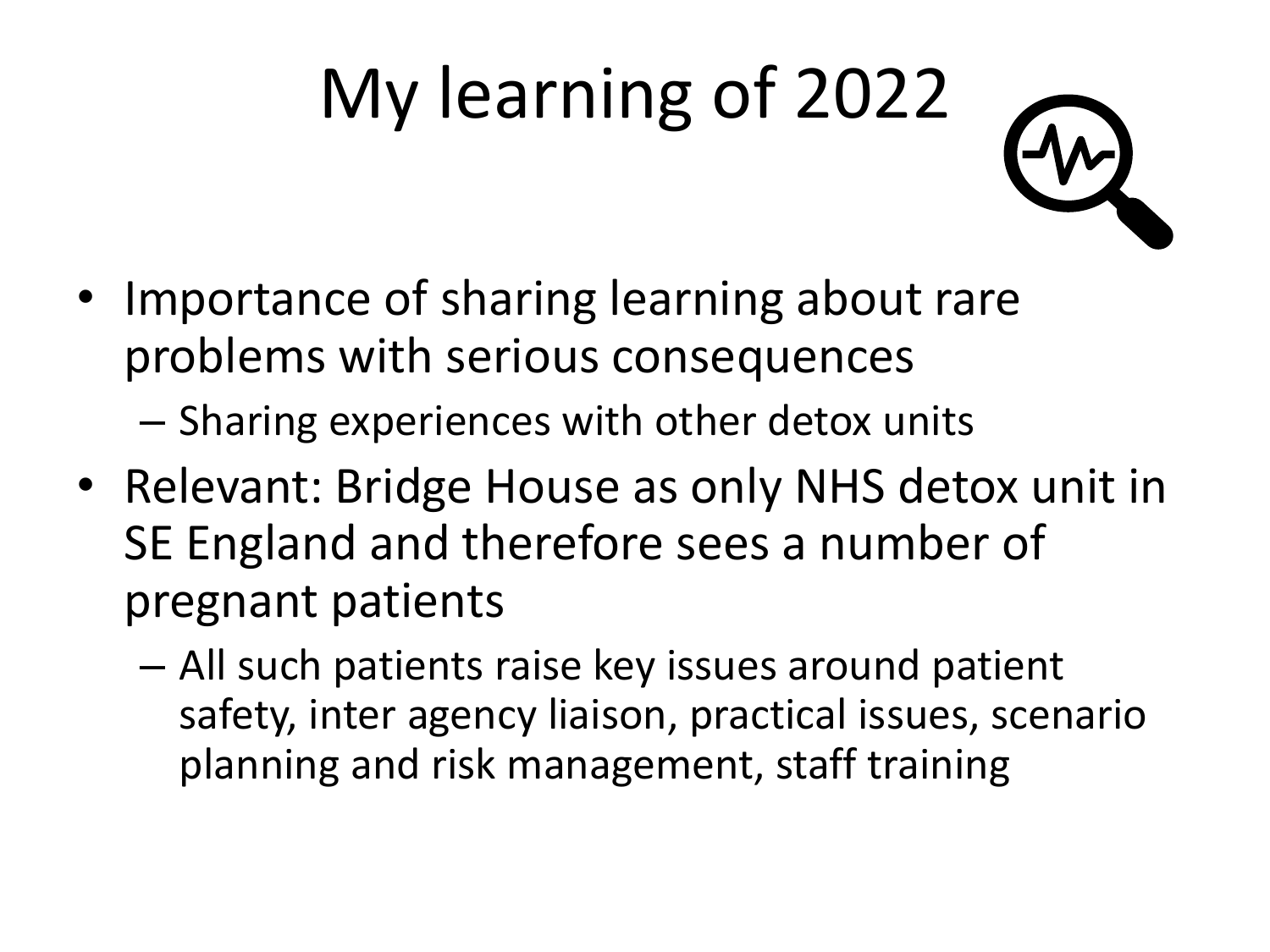## Pregnancy and Bridge house

- 27 year old, cocaine dependent, alcohol misuse, on CTO due to severe psychosis in past. Achieved goals of addictions treatment during 2 admissions. Became severely psychotic a few days before birth. Arguably focus too much on addiction rather than risk of perinatal mental health issues
- 36 year old twin pregnancy (first pregnancy) planned C section. Admitted for detox from buprenorphine due to previous OTC opioid dependence. Complete detox but left unit early and delivered early – children removed at birth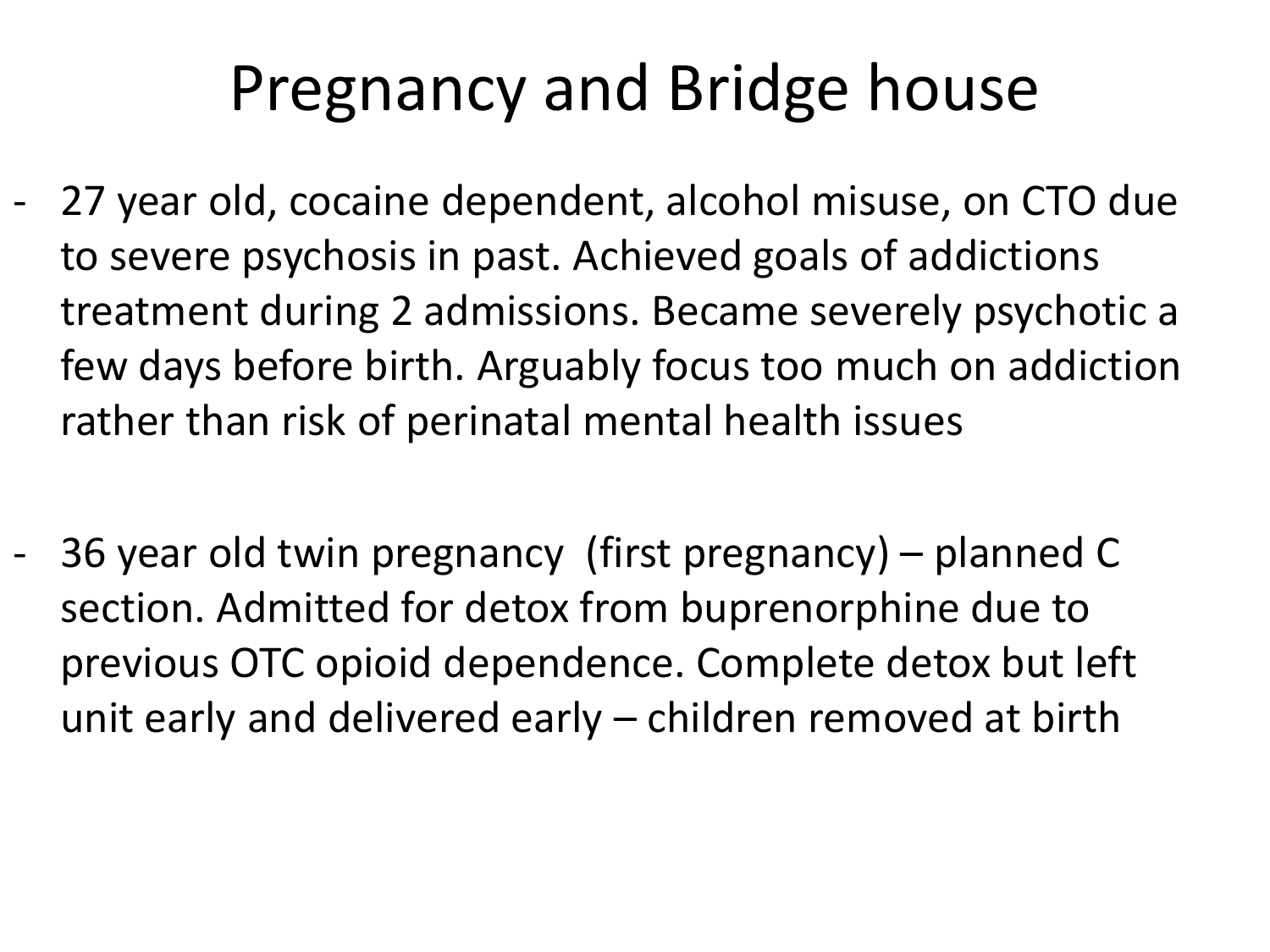# Pregnancy and Bridge House 2

- 31 year old on methadone, dependent on prescription drugs. children previously removed. Detoxed quicker than expected but planned to self discharge early – community services refused to accept her so she stayed on unit completing original length of stay which she felt was helpful
- 37 year old.  $6<sup>th</sup>$  pregnancy. 4 children in care. High risk pregnancy. Plan to remove child at birth. Partner recently imprisoned. Alcohol dependent, also on methadone, using on top. Previous diagnosis of rapid cycling bipolar disorder – became very depressed during previous detox but suffered adverse reaction to sertraline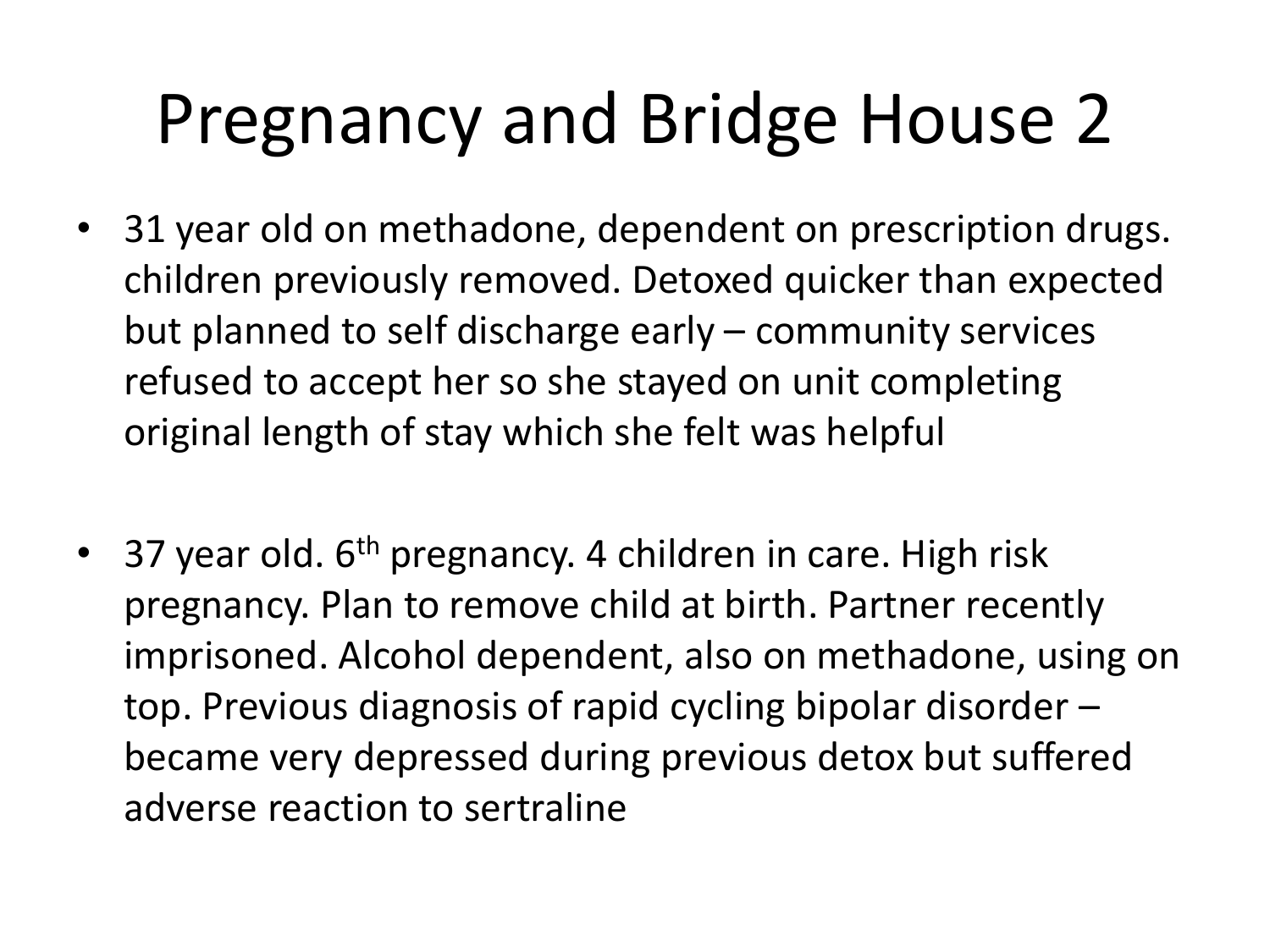## Common themes in pregnancy cases

#### **Issues**

Usually a element of coercion/ pressure to attend detox/ stabilisation

Ambivalence about pregnancy and ; sobriety  $-$ "I cant cope with thought of motherhood without diazepam"

Multiple/ competing demands / services' expectations differ

Complex trauma, domestic violence

PTSD and other mental health disorders

Shadowy partners/ visitors

Probation /criminal justice risks

Housing uncertainties  $-e.g.$  patient in hostel but plan to move on to independent living with infant

Termination, miscarriage, early delivery

Practicalities – getting to midwifery appointments –who funds travel, late minicabs